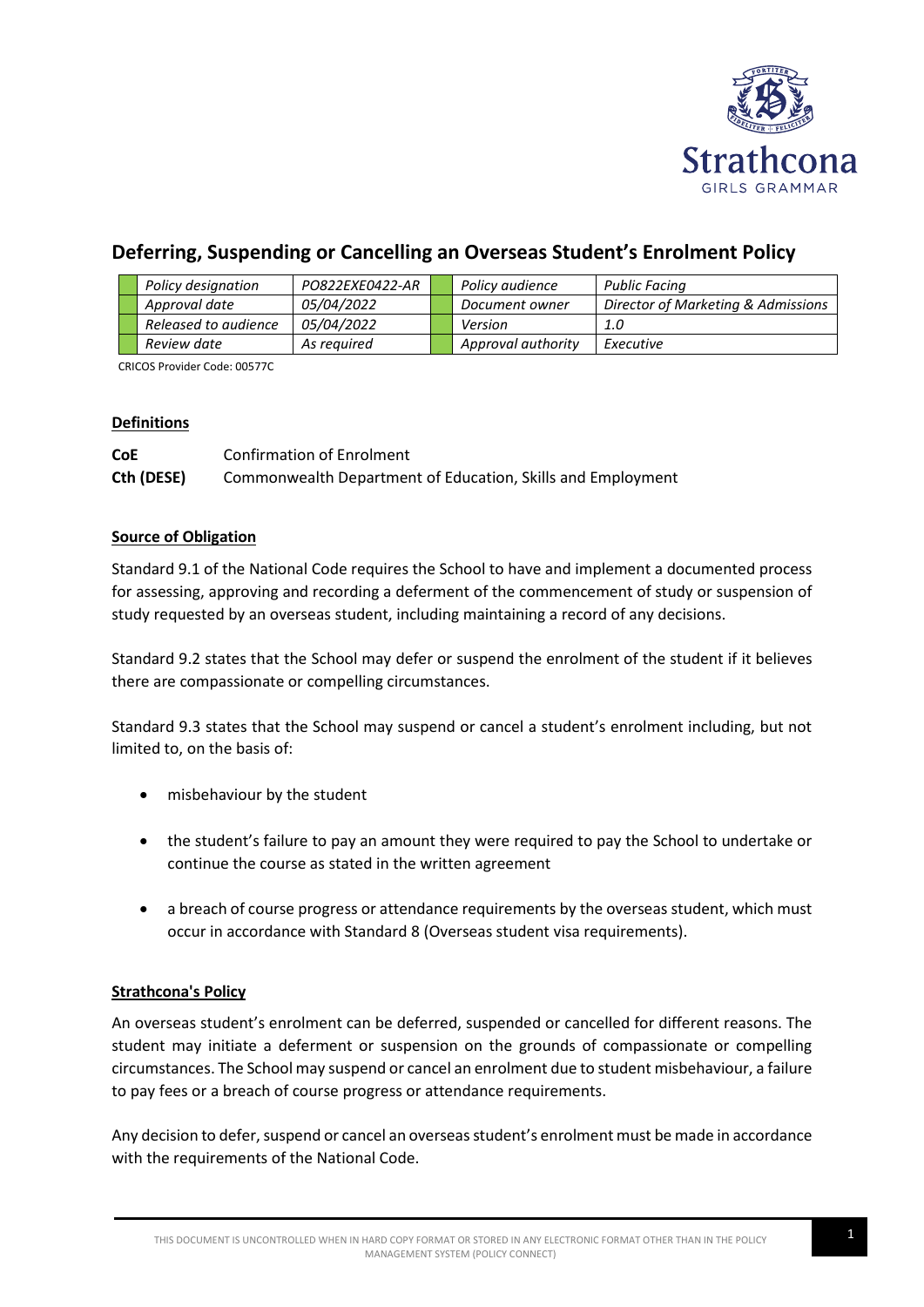

#### **Deferment or Suspension by the School: Compassionate or Compelling Circumstances**

The School may decide to defer or suspend an overseas student's enrolment if it believes there are compassionate or compelling circumstances.

The School will consider the following as compassionate and compelling circumstances:

- medical illness or injury of the overseas student or overseas student's close relative which requires hospitalisation or impedes activities of daily living
- a mental health condition of the student or a student's close relative that results in hospitalisation or functional impairment
- death of a close family member
- adverse experience that has impacted on the overseas student which could include:
	- being a witness to or victim of a serious accident
	- being a witness to or victim of a crime, natural disaster, or terrorism event
- major political upheaval or natural disaster in the overseas student's home country which requires immediate emergency travel
- inability to begin study in a program on the agreed starting date due to a delay in receiving an overseas student visa
- where the School is unable to offer a prerequisite unit, or the overseas student has failed a prerequisite unit and therefore faces a shortage of relevant units for which they are eligible to enrol
- other compassionate or compelling circumstances at the discretion of the School.

There is no maximum period for a deferral for compassionate or compelling reasons, but the deferral must be assessed in accordance with the processes in this Policy.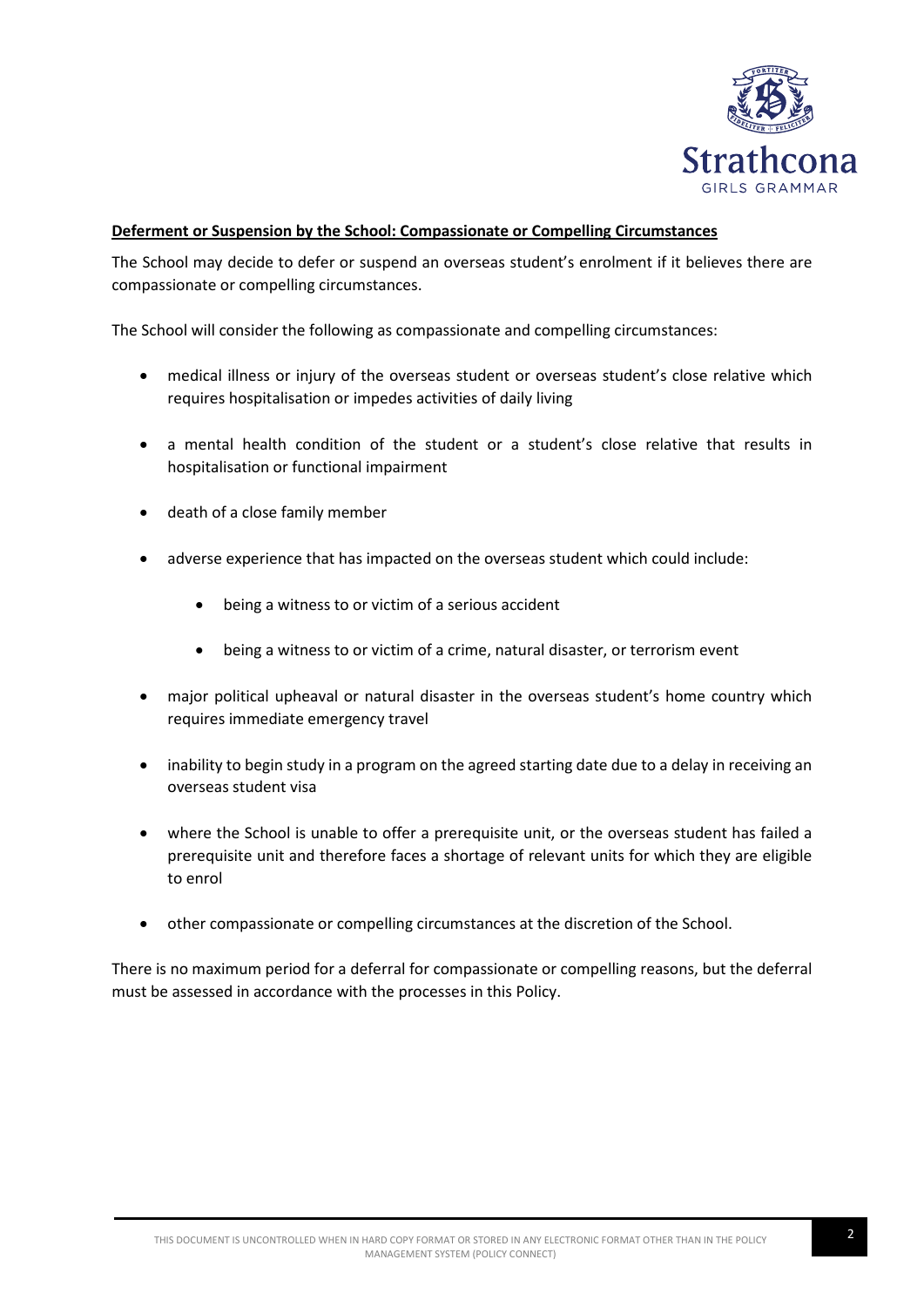

### **Suitable Evidence of Compassionate or Compelling Circumstances**

In order for the School to grant the overseas student a deferment, suspension or cancellation of their enrolment on the grounds of compassionate and compelling circumstances, the overseas student must provide the School with suitable documentary evidence to prove the compassionate and compelling circumstances. This may include:

- a medical certificate
- a note from a medical doctor
- a death certificate (when possible)
- a letter from parent or guardian specifying exceptional circumstances related to a family issue.

If the School becomes aware that the student has provided us with fraudulent evidence or documents given to support a claim of compassionate or compelling circumstances, we may decide to suspend or cancel their enrolment.

## **Suspension or Cancellation by the School: Misbehaviour, Failure to Pay Fees, Breach of Course Progress or Attendance Requirements**

The School may decide to suspend or cancel an overseas student's enrolment on the basis of, but not limited to:

- misbehaviour by the student
- the student's or the student's parents/guardians' failure to pay an amount they were required to pay the School to undertake or continue the course as stated in the written agreement
- a breach of course progress or attendance requirements by the overseas student, which must occur in accordance with Standard 8 (Overseas student visa requirements). For more information, refer to our **Unsatisfactory Course Progress or Attendance Policy**.

A decision to suspend or cancel an overseas student's enrolment for any of the reasons above cannot take effect until an internal appeals process is completed, unless the overseas student's health or wellbeing, or the wellbeing of others, is likely to be at risk. Refer to the **Initiating Suspension or Cancellation** section below.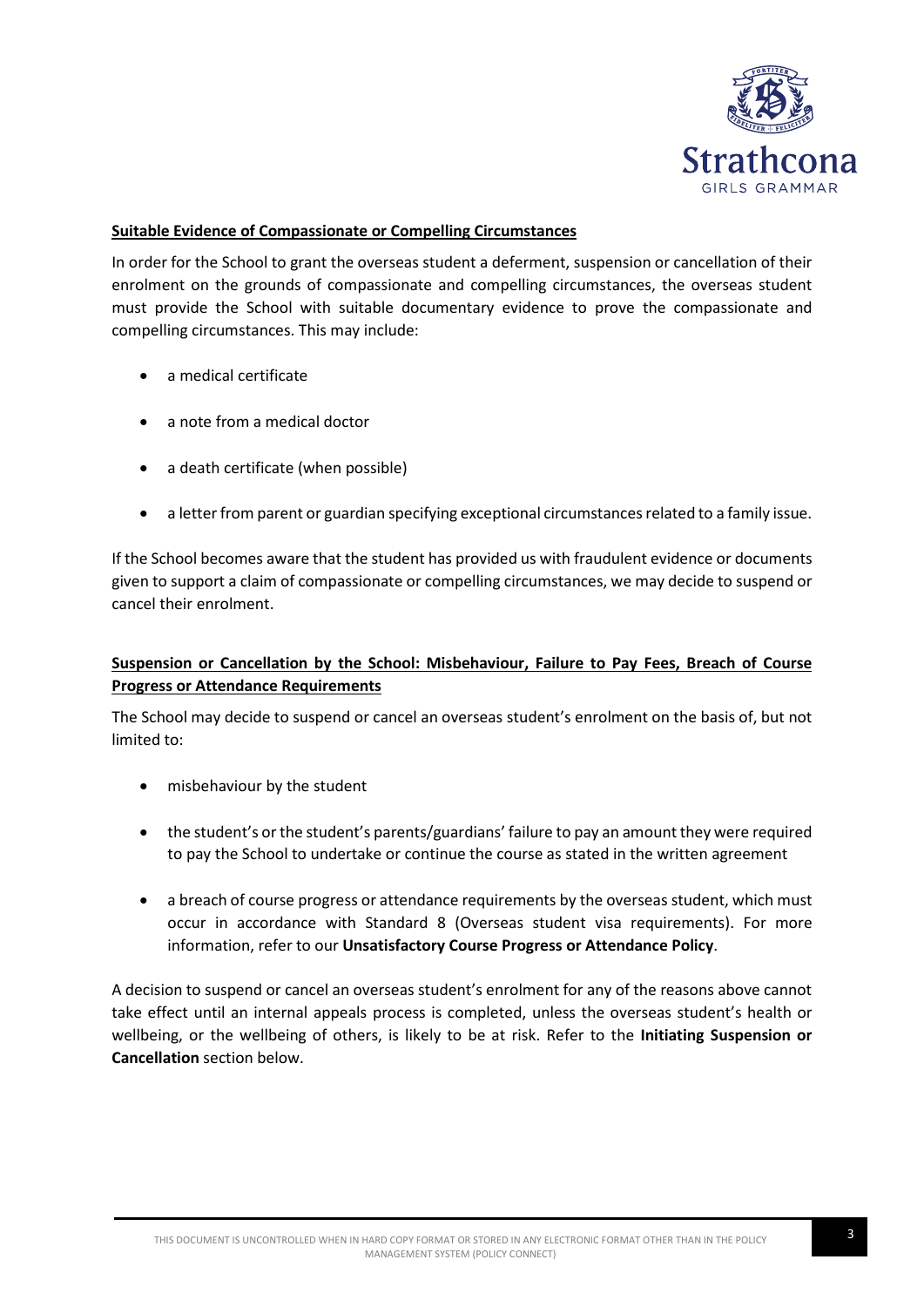

#### **Initiating Suspension or Cancellation**

Standard 9.4 requires that if the School initiates a suspension or cancellation of the overseas student's enrolment, before imposing a suspension or cancellation, the School must:

- inform the overseas student and their parents/guardians of that intention and the reasons for doing so, in writing; and
- advise the overseas student of their right to appeal through the School's internal complaints and appeals process, in accordance with Standard 10 (Complaints and appeals) and our **Overseas Students Complaints Handling Policy** and **Overseas Students Complaints Appeals Policy**, within 20 working days.

#### **Deferral, Suspension or Cancellation Action**

Standard 9.5 requires that when there is any deferral, suspension or cancellation action taken by the School under this Standard, the School will:

- inform the overseas student of the need to seek advice from the Department of Home Affairs on the potential impact on their student visa (see **Effect on CoE** below)
- report the change to the overseas student's enrolment under section 19 of the ESOS Act. For more information, refer to **PRISMS Maintenance Obligations**.

## **Effect on CoE**

The School must inform overseas students that deferring, suspending or cancelling an enrolment on any grounds may affect their student visa.

In the event of a decision to defer, suspend or cancel an enrolment, there are three possible outcomes on a student's CoE:

- 1. The School notifies the Cth (DESE) through PRISMS that they are deferring or suspending an overseas student's enrolment for a period without affecting the end date of the CoE. The notice of deferment or suspension will be recorded in PRISMS but this will not change the CoE. The overseas student will be still listed as studying.
- 2. The School notifies the Cth (DESE) through PRISMS that they are deferring or suspending an overseas student's enrolment for a period which will affect the end date of the CoE. PRISMS will cancel the original CoE and immediately offer the School the opportunity to create a new CoE with a more appropriate end date. If the School does not know when the overseas student will return, the School can choose to not create a new CoE, but to wait until the overseas student has notified it of their intended date of return to the School.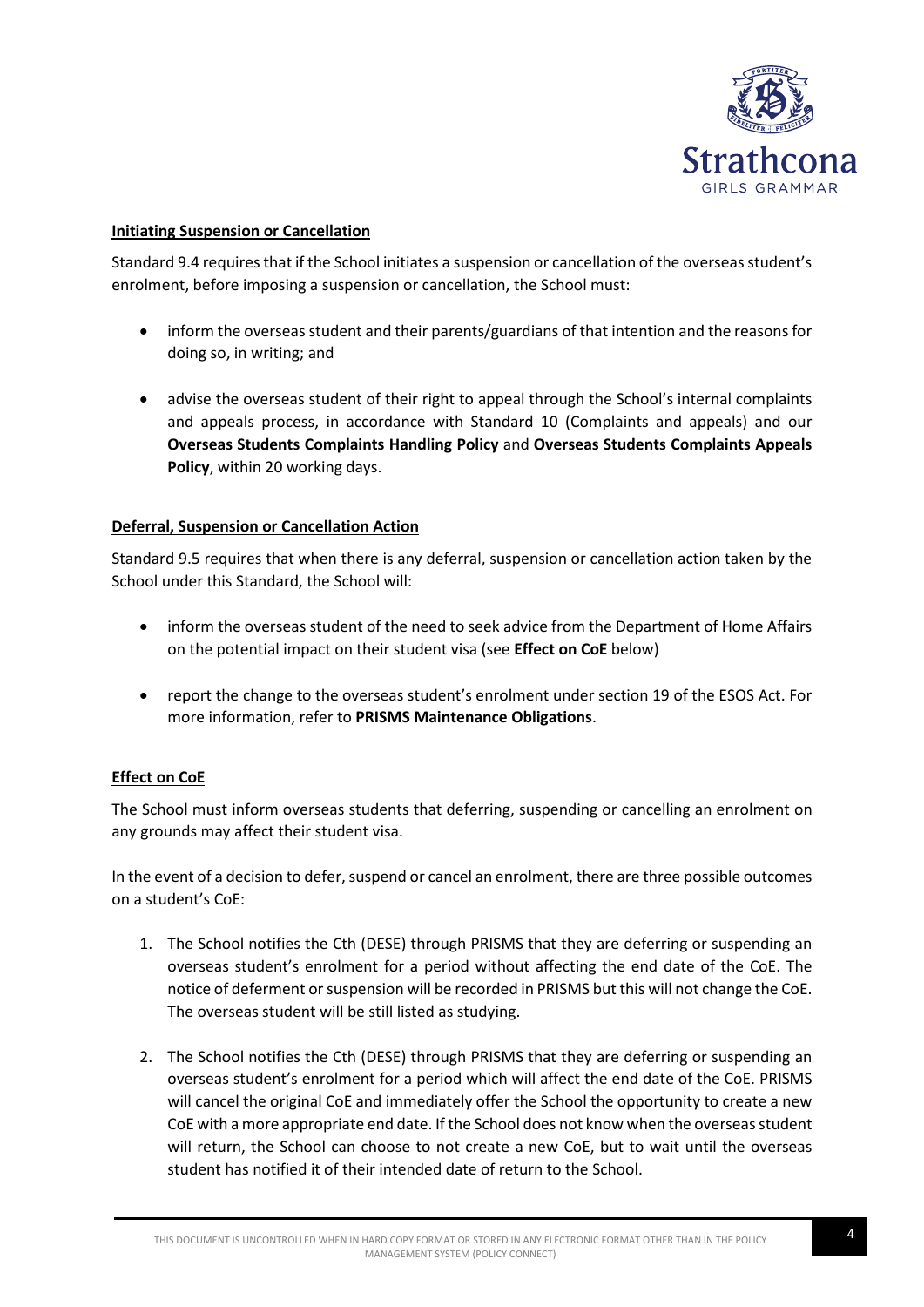

3. The School notifies the Cth (DESE) through PRISMS that it wants to permanently cancel (terminate) the overseas student's enrolment. Once the PRISMS notification process is complete, the overseas student's CoE status will be listed as 'cancelled.' If the student is under the age of 18, the CoE cancellation won't cancel the CAAW and the School is still responsible for welfare arrangements until one of the conditions of Standard 5.6 are met. For more information, refer to our **Younger Overseas Students Policy**.

## **Procedural Fairness**

The School is committed to ensuring procedural fairness when deferring, suspending or cancelling an overseas student's enrolment with Strathcona Baptist Girls Grammar School.

Where a decision has been considered to defer, suspend or cancel the enrolment of the student, the Principal will:

- write to the student, and the student's parents/guardians stating:
	- the reasons that the student's enrolment is under consideration for deferral suspension or cancellation
	- the relevant rules, policies, standards of behaviour alleged to be breached
	- the relevant allegations said to warrant suspension or expulsion
- allow the student and/or the student's parents/guardians to give a response, either in writing or verbally
- allow the student to have a support person of the student's choosing
- arrange a meeting with the student, the student's support person where applicable, and the student's parents/guardians where possible
- arrange for an interpreter, if one is required
- ensure that any meetings are documented.

#### **Impact of Deferral and Suspension on Student Attendance**

If an overseas student's enrolment is deferred or suspended, the period of suspension or deferral of enrolment (as recorded in PRISMS) should not be included in attendance monitoring calculations. For more information, refer to our **Monitoring Course Progress, Attendance and Duration Policy**.